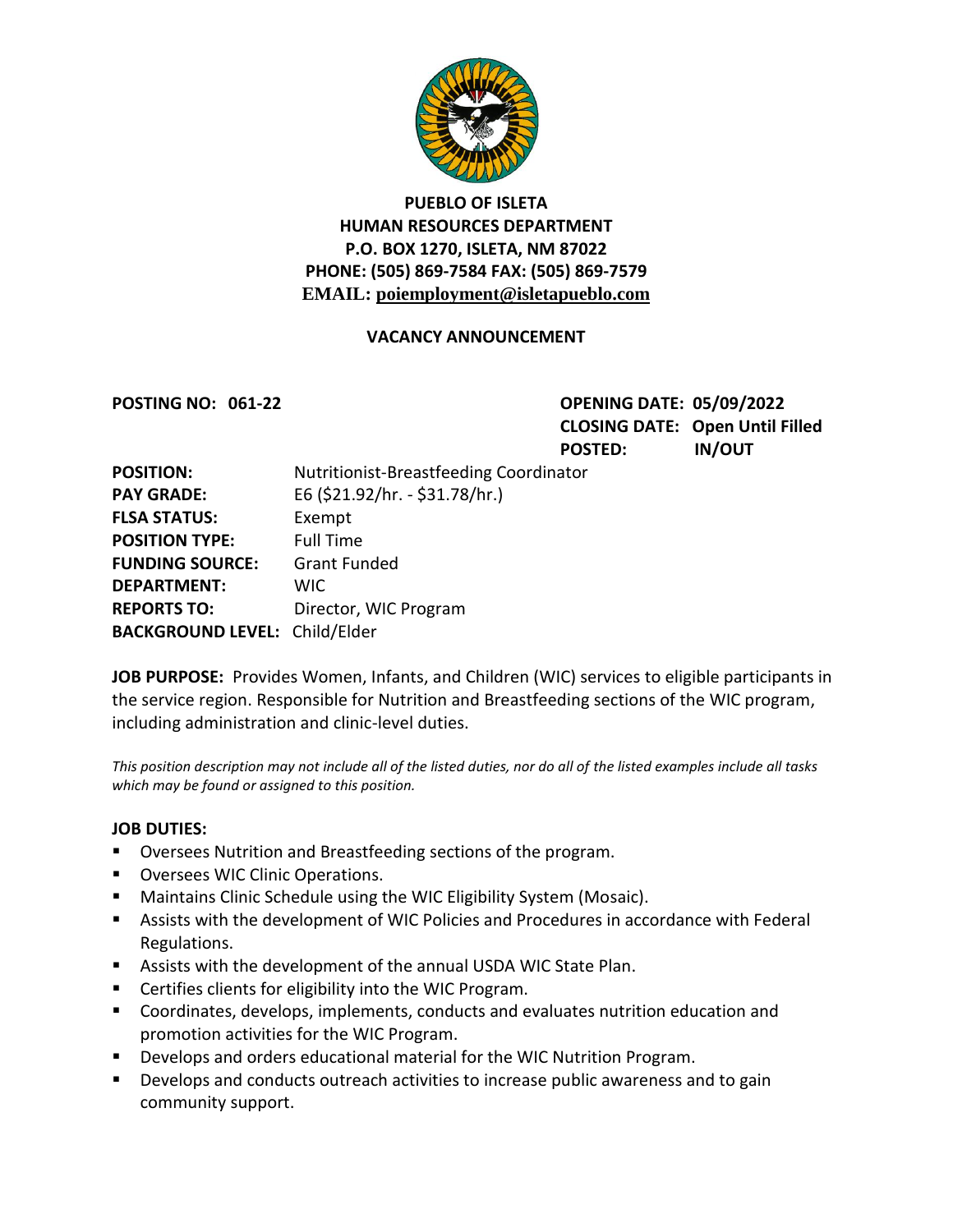- **Provides training and guidance for the WIC staff in the areas of nutrition and child** development.
- Develops local standards for referring high-risk patients for nutrition counseling; provides clinical nutrition counseling for referred high-risk patients.
- Participates in the WIC Mosaic User Group (clinic eligibility system); which includes attending meetings, participating in User Acceptance Testing (UAT), and implementing system enhancements.
- **Assists Director with writing and implementing grants.**
- Enhances professional growth and development through participation in seminars, educational workshops, classes and conferences; this may include out of state travel.
- **Performs other duties as assigned.**

## **SUPERVISION RESPONSIBILITIES:**

- Supervises the WIC Nutritionist and WIC Nutrition Assistant in the provision of WIC program services; provides coaching, counseling, training, and feedback; assigns reviews, and delegates work and job responsibilities to designated staff as needed.
- Assists with hiring, evaluating, and developing professional staff.

## **MINIMUM QUALIFICATIONS/REQUIREMENTS:**

- Bachelor's Degree in nutrition, dietetics, or related field.
- **TWO years of experience working with people in nutrition and health setting; or equivalent** combination of education and experience.
- **Must pass background check for position.**
- **Must be able to comply with the Pueblo of Isleta Drug Free Workplace policies.**

# **KNOWLEDGE, SKILL AND ABILITY REQUIREMENTS:**

- Knowledge of WIC Program goals and objectives and federal funding rules and regulations.
- Knowledge of the relationship between nutrition and good health.
- Knowledge of applicable federal, state, county and local laws, regulations, and requirements.
- Knowledge of health and nutrition principles and body composition.
- Knowledge of motivational techniques and practices.
- Skill in operating various word-processing, spreadsheets, and database software programs in a Windows environment.
- Skill in treating patients with tact, courtesy, and respect.
- **Skill in clinical and dietary counseling.**
- Ability to react quickly and make effective decisions in an emergency situation.
- **Ability to maintain confidentiality.**
- Ability to work a varied schedule, including weekends and evenings.
- Ability to interact and maintain good working relationships with individuals of varying social and cultural backgrounds.
- Ability to create and present effective speeches and presentations.
- Ability to communicate efficiently and effectively both verbally and in writing.
- Ability to handle multiple tasks and meet deadlines.
- **Ability to exercise independent judgment.**